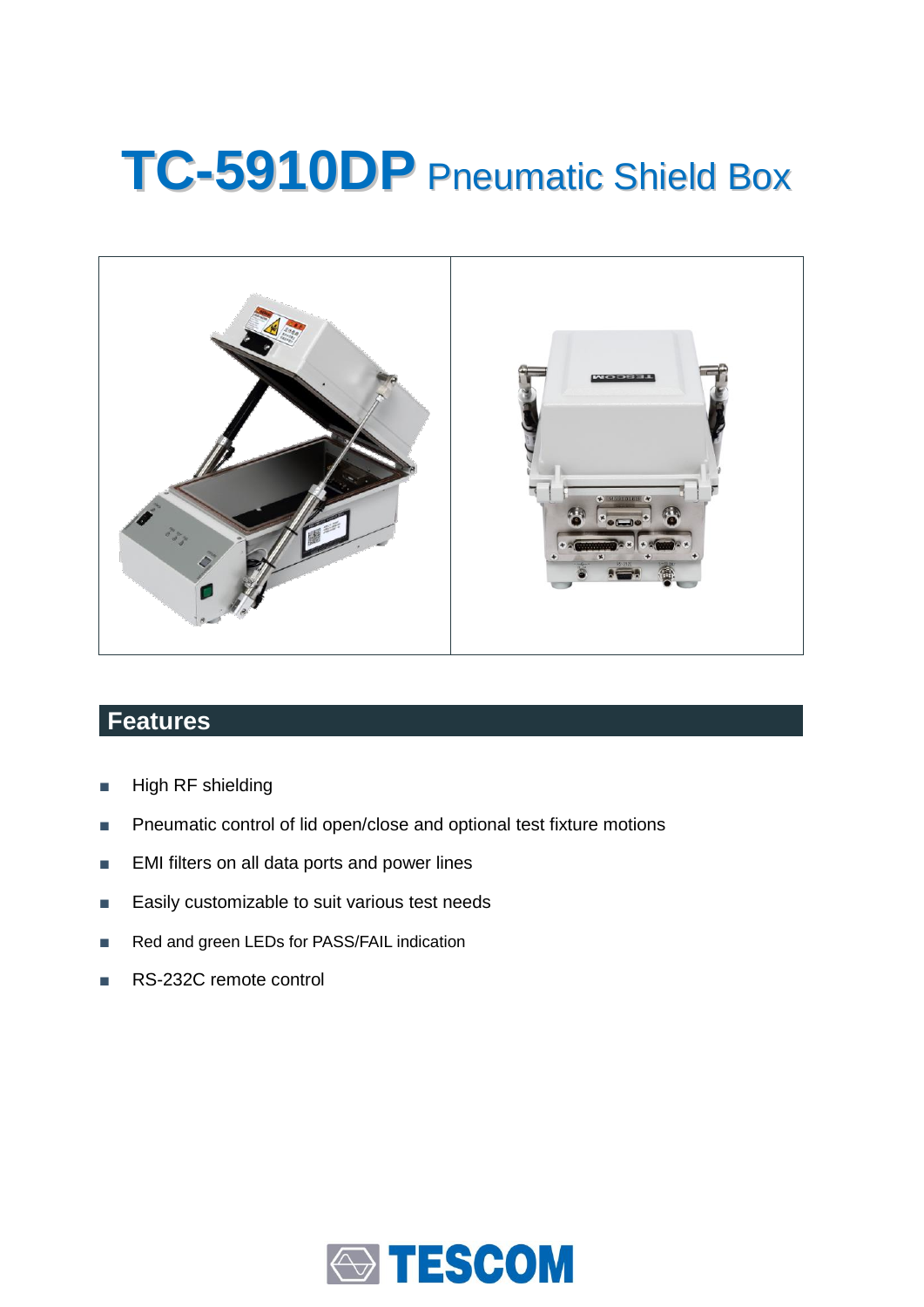## **Specifications**

| <b>Mechanical Specifications</b> |                                                                 |  |
|----------------------------------|-----------------------------------------------------------------|--|
| Line Voltage                     | 24 VDC, Max. 2 A                                                |  |
| <b>Remote Control</b>            | RS-232C, 3 wire, DB9(s)                                         |  |
| <b>Air Connection</b>            |                                                                 |  |
| Main Connector                   | 6 mm OD hose, one-touch push-on fitting                         |  |
| <b>Fixture Control Connector</b> | 4 mm OD hose, one-touch push-on fitting                         |  |
| Input Air Pressure               | 5 to 10 bar                                                     |  |
| <b>Dimensions</b>                |                                                                 |  |
| Inside                           | 142(W) x 243(D) x 139(H) mm                                     |  |
| Outside                          | $218(W)$ x 375(D) x 195(H) mm, lid closed. 360(H) mm, lid open. |  |
| Weight                           | Approx. 7 kg                                                    |  |
| *Packing                         |                                                                 |  |
| Size                             | $370(W)$ x 460(D) x 280(H) mm                                   |  |
| Weight                           | Approx. 8 kg                                                    |  |

\* The size or weight of a package may vary depending on how the product is packed.

#### **Typical RF Shielding**

The shielding effectiveness below is measured with blank panels mounted. Other I/O interface panel may result in different shielding effectiveness.

| Frequency        | Shielding Effectiveness (dB) |  |
|------------------|------------------------------|--|
| 100 to 2000 MHz  | $> 70$ dB                    |  |
| 2000 to 3000 MHz | $> 70$ dB                    |  |
| 3000 to 6000 MHz | $>60$ dB                     |  |

### **Dimensions**

**TC-5910DP Outer Dimensions (WxDxH) : 218(W) x 375(D) x 195(H) mm**





Copyright © 2020 Tescom Co., Ltd. All right reserved. *#927Unitechvil142,Ilsan-ro,Ilsandong-gu,Goyang-si,Gyeonggi-do,Korea [10442] TEL: 82-31-920-6600* **FAX: 82-31-920-6607** *[support@tescom.co.kr](mailto:support@tescom.co.kr) http://www.tescom.co.kr*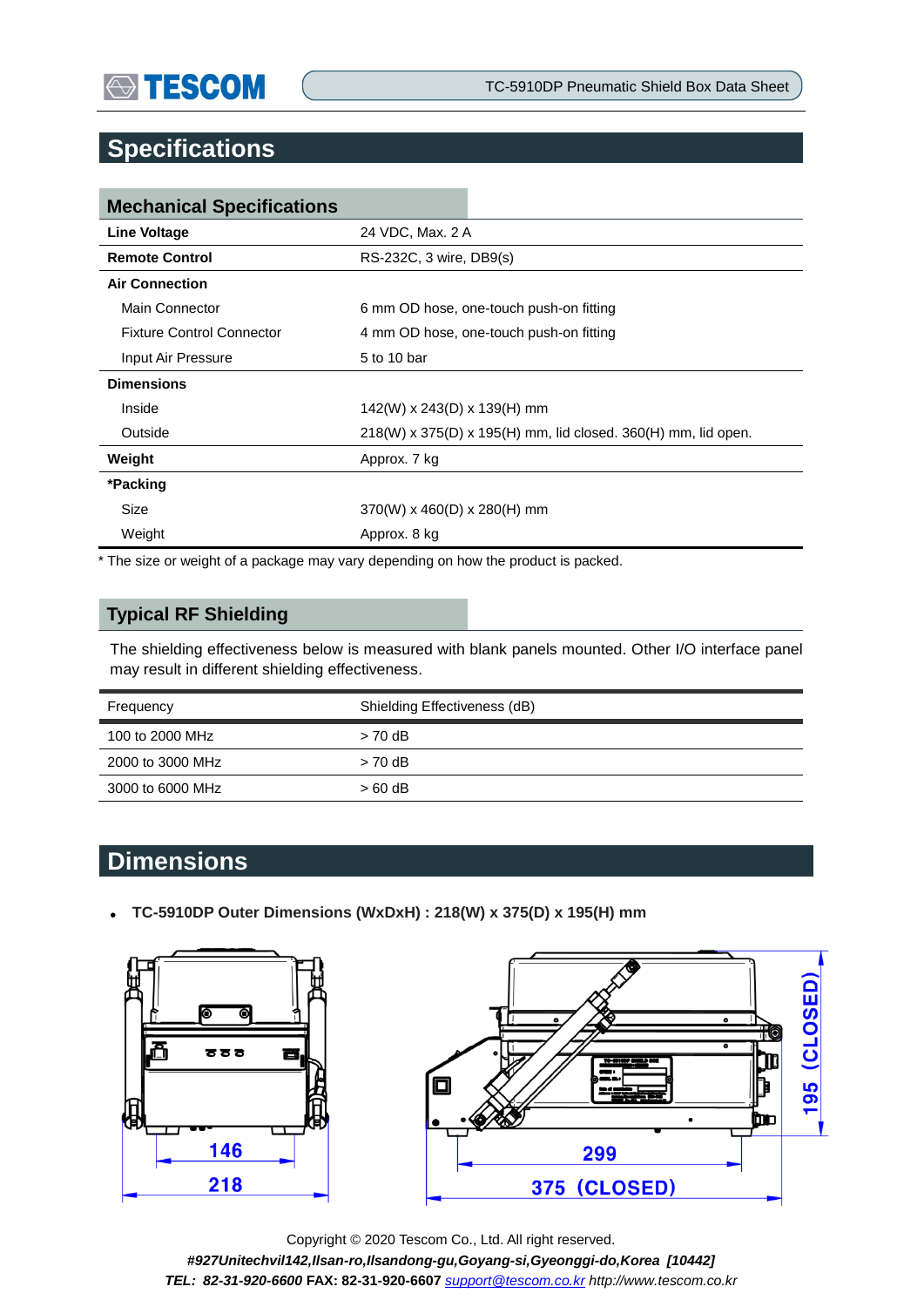



**TC-5910DP Inner Dimensions (WxDxH) : 142(W) x 243(D) x 139(H) mm**



Copyright © 2020 Tescom Co., Ltd. All right reserved. *#927Unitechvil142,Ilsan-ro,Ilsandong-gu,Goyang-si,Gyeonggi-do,Korea [10442] TEL: 82-31-920-6600* **FAX: 82-31-920-6607** *[support@tescom.co.kr](mailto:support@tescom.co.kr) http://www.tescom.co.kr*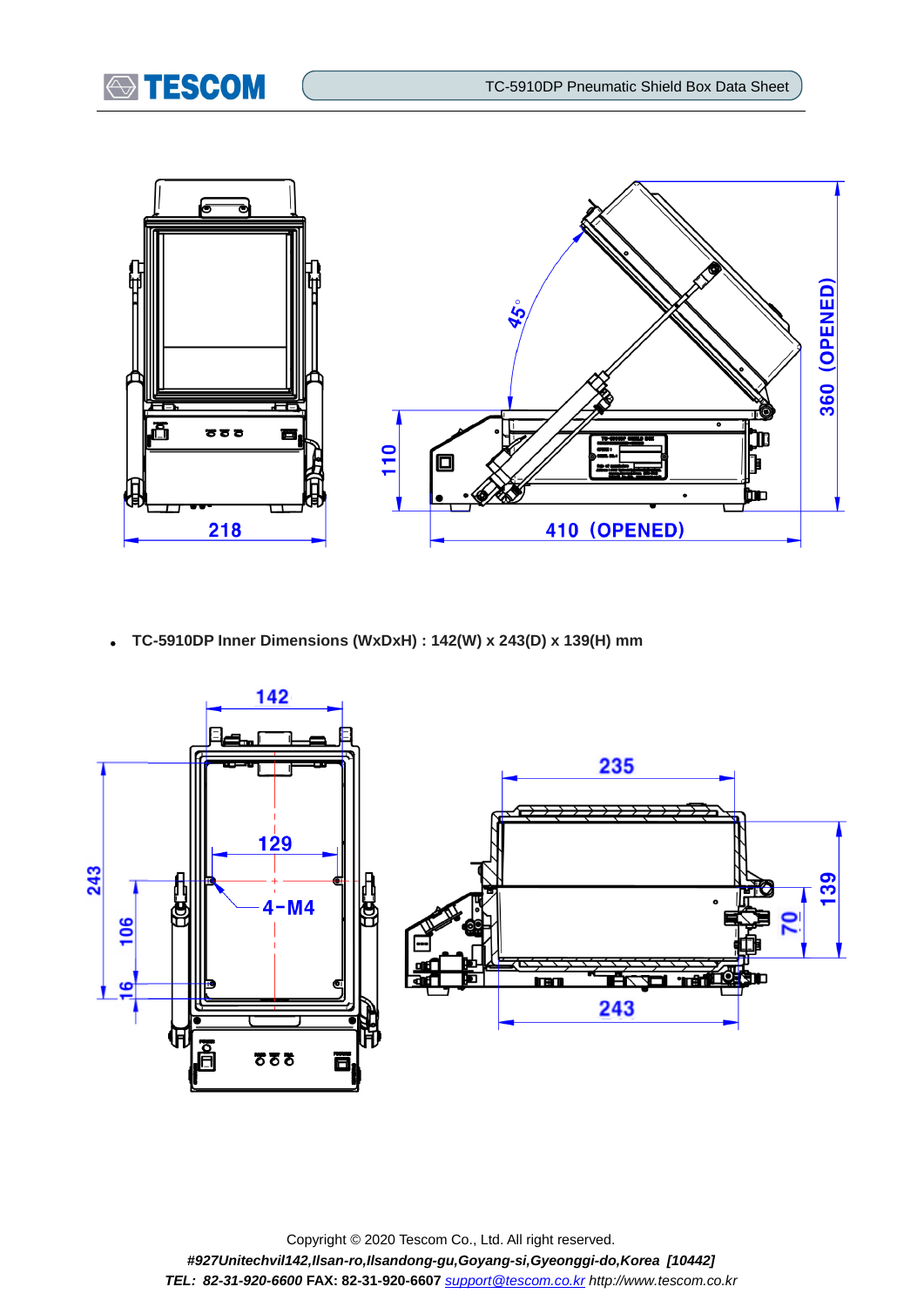## **Ordering Information**

| <b>Order Number</b> | <b>Description</b>                                        |  |
|---------------------|-----------------------------------------------------------|--|
| TC-5910DP           | <b>Preumatic Shield Box (including accessories below)</b> |  |
|                     | <b>Test Report</b>                                        |  |
|                     | RF Cable, SS-402, $N(m)$ to $N(m)$ 1 m, 1 pc              |  |
|                     | RS-232C Cable, DB9(p) to DB9(s) cable 2 m, 1 pc           |  |
|                     | Air Coupler, 1 pc                                         |  |
|                     | Switching Power Supply, 1 pc                              |  |

#### **Pre-Configured I/O Interface Panel**

| <b>I/O</b> Interface Panel  | <b>Order Number</b> | <b>Configuration</b>                                                 |  |  |
|-----------------------------|---------------------|----------------------------------------------------------------------|--|--|
|                             | M591012B            | $\bullet$ Two(2)<br>N(f) outside and SMA(f) inside                   |  |  |
|                             | M591012A*           | $\bullet$ One(1)<br>DB25(p) outside and DB25(s) inside,              |  |  |
|                             |                     | 1000 pF pi filter<br>USB2.0 outside and inside                       |  |  |
|                             |                     | $\bullet$ One(1)                                                     |  |  |
| Data Interface Panel        |                     |                                                                      |  |  |
|                             | M591016B            | N (f) ouside and SMA (f) inside<br>$\bullet$ Two(2)                  |  |  |
|                             | M591016E*           | DB25(p) outside and DB25(s) inside,<br>$\bullet$ One(1)              |  |  |
|                             |                     | 1000 pF pi filter                                                    |  |  |
|                             |                     | DB9(p) outside and DB9(s) inside, 100 pF<br>• One $(1)$              |  |  |
|                             |                     | pi filter                                                            |  |  |
| <b>Data Interface Panel</b> |                     | USB2.0 outside and inside<br>• $One(1)$                              |  |  |
|                             | M591017B            | • Three(3) SMA (f) ouside and SMA (f) inside                         |  |  |
|                             |                     | $\bullet$ One(1)<br>DB25(p) outside and DB25(s) inside,              |  |  |
|                             |                     | 1000 pF pi filter                                                    |  |  |
|                             |                     | DB9(p) outside and DB9(s) inside, 100 pF<br>• One $(1)$<br>pi filter |  |  |
|                             |                     | USB 2.0 outside and inside                                           |  |  |
| <b>Data Interface Panel</b> |                     | • One $(1)$<br>• $One(1)$<br>DC Power Jack Adaptor                   |  |  |
|                             | M591023A            |                                                                      |  |  |
|                             |                     | • Four(4) N (f) ouside and SMA (f) inside                            |  |  |
|                             |                     | USB2.0 outside and inside<br>• Two $(2)$                             |  |  |
|                             |                     |                                                                      |  |  |
| Data Interface Panel        |                     |                                                                      |  |  |
|                             | M591047A            | • Three(3) SMA (f) ouside and SMA (f) inside                         |  |  |
|                             |                     | $\bullet$ One(1)<br>DB25(p) outside and DB25(s) inside,              |  |  |
|                             |                     | 1000 pF pi filter                                                    |  |  |
|                             |                     | USB 3.1 Gen 1 outside and inside<br>• Two $(2)$                      |  |  |
| Data Interface Panel        |                     | DC Power Jack Adaptor<br>• One $(1)$                                 |  |  |

(\*) For this model, DB25 100 pF filter is applied instead of 1000 pF filter.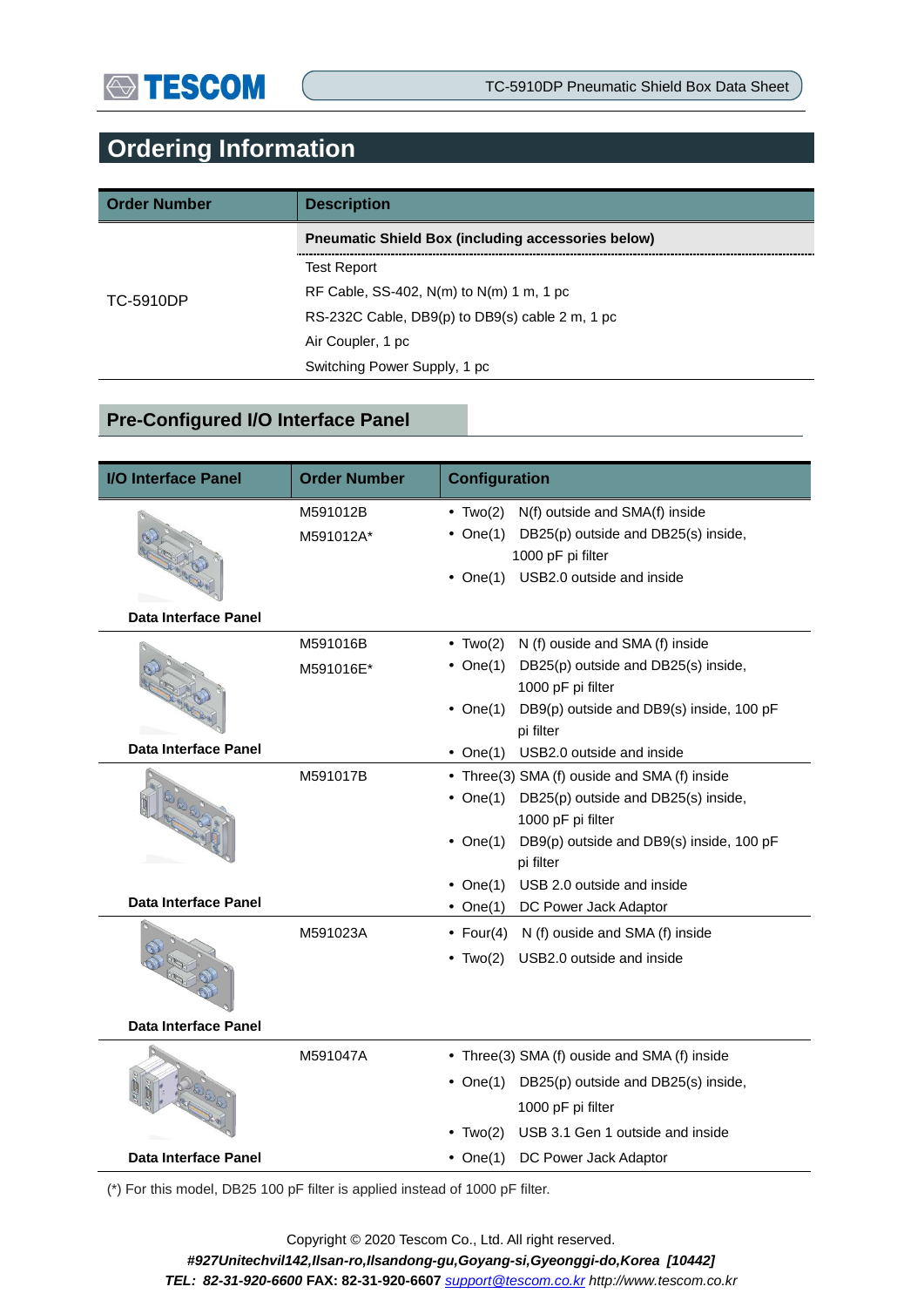## **STESCOM**

#### **Custom I/O Interface Panel**

 Customized I/O interface panel is available by selecting and arranging I/O interfaces below. Please contact TESCOM sales team or your local distributor.

| <b>I/O</b> Interface | <b>Description /</b>           | <b>Typical Data Rate /</b> | <i><b>*Typical Shielding</b></i> |
|----------------------|--------------------------------|----------------------------|----------------------------------|
|                      | <b>Order Number</b>            | <b>Line Voltage</b>        |                                  |
|                      | DB25, 1000pF Pi Filter /       | 3 Mbps / 100 VDC,          | >70 dB from 0.5 to 2 GHz         |
|                      | 3409-0009-1                    | 5 Amps max                 | >80 dB from 2 to 3 GHz           |
|                      |                                |                            | >70 dB from 3 to 6 GHz           |
|                      | DB25, 100pF Pi Filter /        | 10 Mbps / 100 VDC,         | $>50$ dB from 0.5 to 2 GHz       |
|                      | 3409-0014-1                    | 5 Amps max                 | >60 dB from 2 to 3 GHz           |
|                      |                                |                            | >60 dB from 3 to 6 GHz           |
|                      | DB9, 1000pF Pi Filter /        | 3 Mbps / 100 VDC,          | $>70$ dB from 0.5 to 2 GHz       |
|                      | 3409-0008-1                    | 5 Amps max                 | >80 dB from 2 to 3 GHz           |
|                      |                                |                            | >70 dB from 3 to 6 GHz           |
|                      | DB9, 100pF Pi Filter /         | 10 Mbps / 100 VDC,         | $>50$ dB from 0.5 to 2 GHz       |
|                      | 3409-0010-1                    | 5 Amps max                 | >60 dB from 2 to 3 GHz           |
|                      |                                |                            | $>60$ dB from 3 to 6 GHz         |
|                      | USB 2.0 Filter /               | 480 Mbps / 5 V, 500 mA /   | >60 dB from 0.5 to 2 GHz         |
|                      | 3409-0018A-3                   | Max Current: 5 A           | >70 dB from 2 to 3 GHz           |
|                      |                                |                            | >70 dB from 3 to 6 GHz           |
|                      | USB 3.1 Gen 1 Filter (Active)/ | 5000 Mbps/ 5 V, 600 mA /   | $>80$ dB from 0.5 to 2 GHz       |
|                      | 3409-0042A-2                   | Max Current: 1.5 A         | >80 dB from 2 to 3 GHz           |
|                      |                                |                            | >75 dB from 3 to 6 GHz           |
|                      | RJ-45 Filter /                 | 1 Gbit/s Copper-Line       | $>60$ dB from 0.5 to 2 GHz       |
|                      | 3409-0022A                     | Ethernet (1000 BASE-T)     | >70 dB from 2 to 3 GHz           |
|                      |                                |                            | >70 dB from 3 to 6 GHz           |
|                      | DC Power Adaptor /             | 50 VDC,                    | >70 dB from 0.5 to 2 GHz         |
|                      | 3406-0004A                     | 3 Amps max                 | >80 dB from 2 to 3 GHz           |
|                      |                                |                            | >80 dB from 3 to 6 GHz           |
|                      | DC Power Adaptor               | 50 VDC,                    | >70 dB from 0.5 to 2 GHz         |
|                      | (Banana Jack Type) /           | 10 Amps max                | >80 dB from 2 to 3 GHz           |
|                      | 3406-0005A, 3406-0006A         |                            | >80 dB from 3 to 6 GHz           |
|                      | AC Power Adaptor /             | 250 VAC,                   | $>70$ dB from 0.5 to 2 GHz       |
|                      | 3103-0009A                     | 7 Amps max                 | >80 dB from 2 to 3 GHz           |
|                      |                                |                            | >80 dB from 3 to 6 GHz           |

| <b>I/O</b> Interface | <b>Description /</b><br><b>Order Number</b> | Frequency Range / Impedance / V.S.W.R     |
|----------------------|---------------------------------------------|-------------------------------------------|
|                      | RF, N-SMA Connector /<br>3408-0038          | From DC to 6 GHz / 50 $\Omega$ / 1.15 max |
|                      | RF, SMA-SMA Connector /<br>3408-0039        | From DC to 8 GHz / 50 $\Omega$ / 1.15 max |